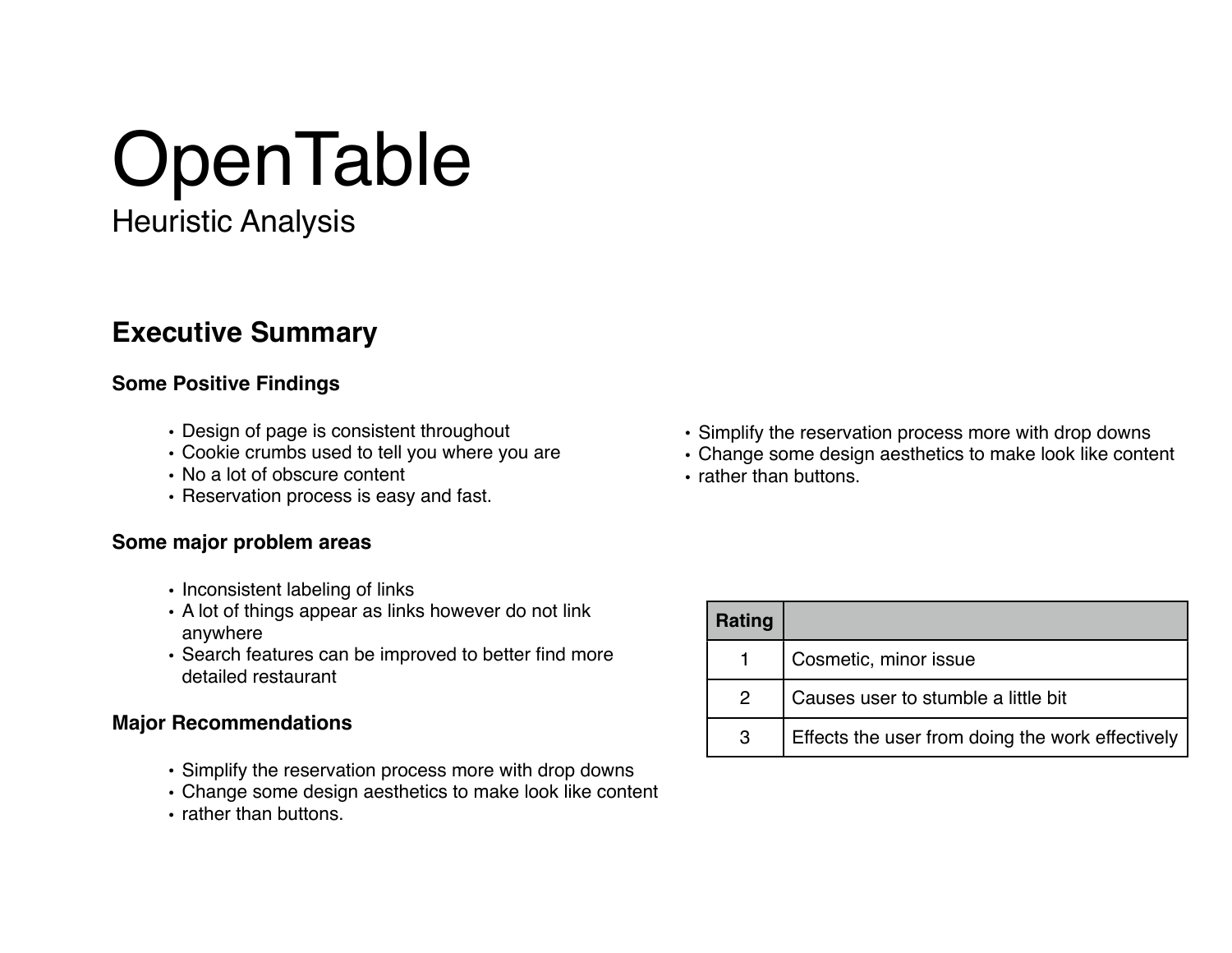# **Findings and recommendations**

## **Site Wide**

Positive Findings

- It was really easy to go through the reservation process
- easy to tell where you are in website
- Provide consistent design for every page
- Easy to find a review for restaurant
- The content provided on pages are short and easy to read
- Mention on sight that there is a mobile version
- Uses tab systems to have a lot of information organized successfully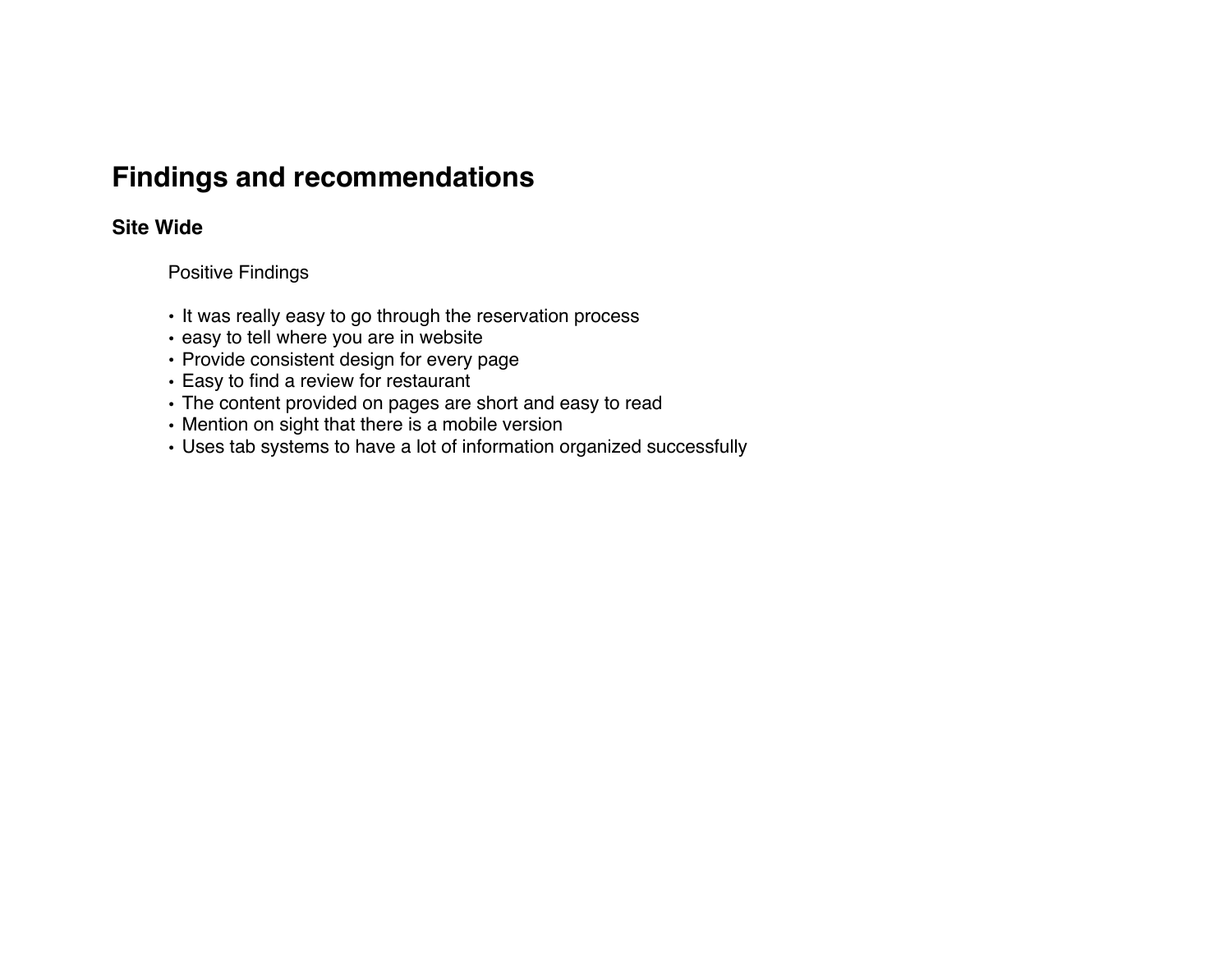## **Home Page**

Issues:

| <b>Impact Rating</b> | <b>Finding</b>                                                                                                                                                                                       | <b>Recommendation</b>                                                                                                                                                                                 |
|----------------------|------------------------------------------------------------------------------------------------------------------------------------------------------------------------------------------------------|-------------------------------------------------------------------------------------------------------------------------------------------------------------------------------------------------------|
| $\overline{2}$       | The homepage consists of two different lists of cities or<br>state. As you hover over some state you get subsections<br>of that state. This can be a lot to view at one time                         | To simplify this the lists could be put<br>more into drop down lists and take<br>away an entire page by opening up on<br>choosing state, city, and section of the<br>city. More like a faceted search |
| 2                    | Top right asks if you are a registered user and tells you to<br>sign in. However nothing suggests that you would be<br>able to register at if the link is clicked<br><b>Registered User? Sign In</b> | Rather than asking if you are a<br>registered user just have two links one<br>that tells you to sign in and the other<br>that will allow you to register                                              |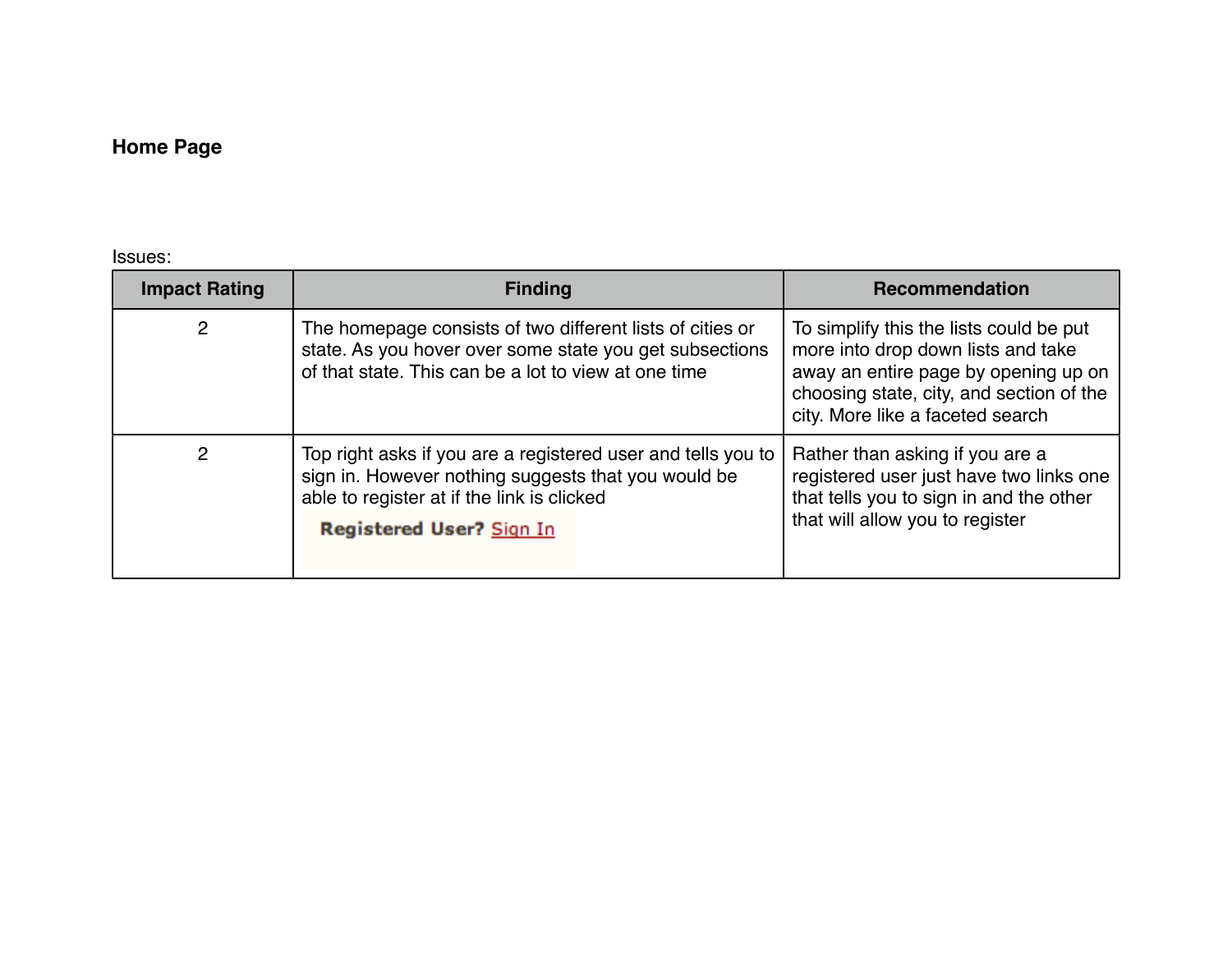#### **Find a Restaurant**

Positive Findings

- Easy to find a restaurant whether it be a specific location or by restaurant name
- Finding the restaurant is the number one thing here, not over used content try to catch your attention
- Gives great suggestions for best restaurants as well as new restaurants in area
- Gives you a feed of latest reviews posted
- Forms open up as a light box rather than a new page.

Issues:

| <b>Impact Rating</b> | <b>Finding</b>                                                                                                                                                                                                                     | Recommendation                                                                                                                                                      |
|----------------------|------------------------------------------------------------------------------------------------------------------------------------------------------------------------------------------------------------------------------------|---------------------------------------------------------------------------------------------------------------------------------------------------------------------|
| 2                    | Can not search restaurant based on the restaurants<br>special features such as if it is a romantic restaurant,<br>neighborhood gem, or fit for foodies.<br><b>Special Features:</b><br>fit for foodies, neighborhood gem, romantic | Have a way to browse the top rated<br>restaurants based on the special<br>features. People will want to find only<br>romantic restaurants, or a<br>neighborhood gem |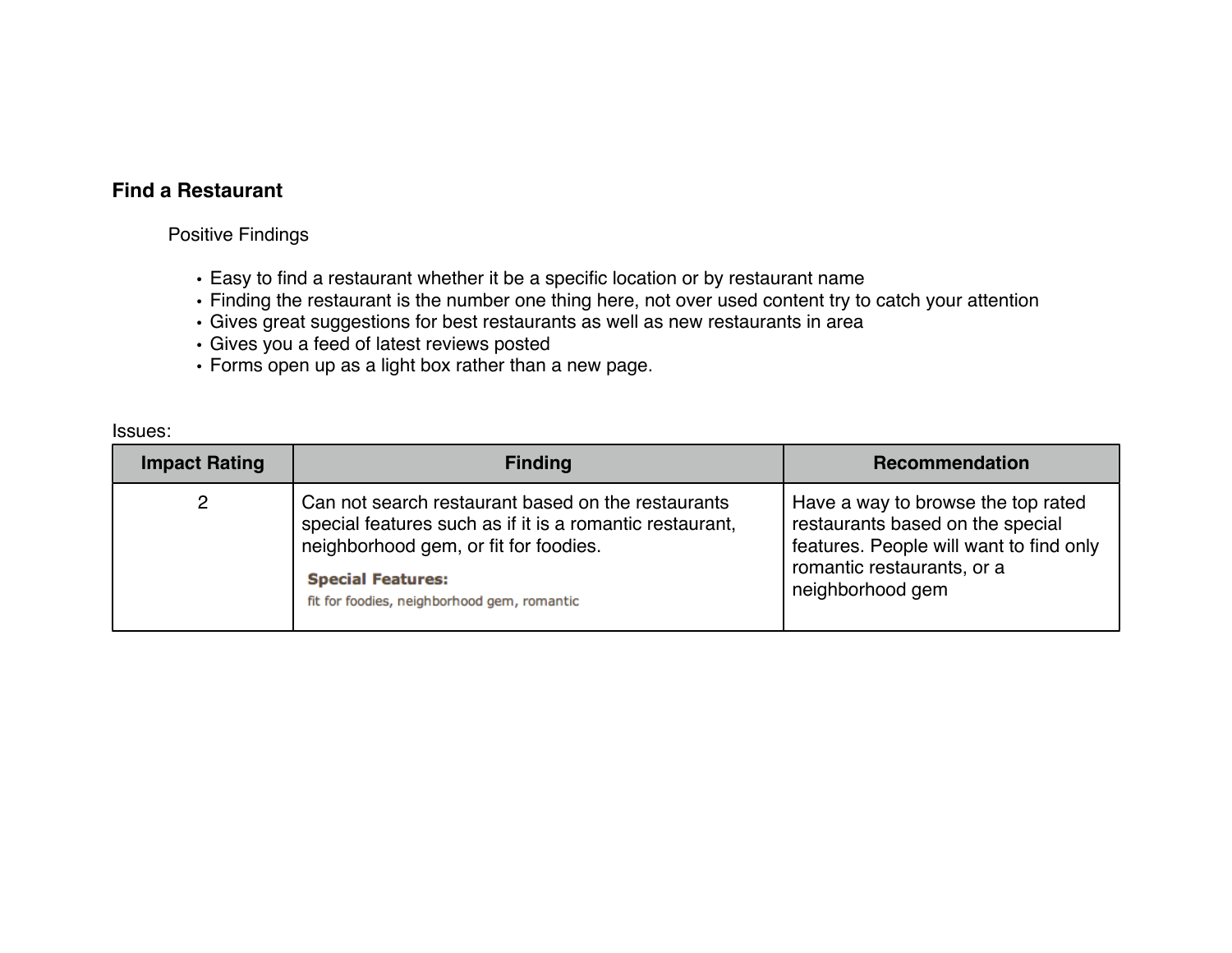| <b>Impact Rating</b> | <b>Finding</b>                                                                                                                                                                                                                                                                                                       | <b>Recommendation</b>                                                                                                                                                                                             |
|----------------------|----------------------------------------------------------------------------------------------------------------------------------------------------------------------------------------------------------------------------------------------------------------------------------------------------------------------|-------------------------------------------------------------------------------------------------------------------------------------------------------------------------------------------------------------------|
| $2 - 3$              | The Welcome to Open Table sign makes you believe that<br>you are already a member by welcoming you. However it<br>asks you to sign up, it can be over looked very easily                                                                                                                                             | Instead of welcoming the user to open<br>table have a call to action that simply<br>says sign up and earn points.                                                                                                 |
|                      | <b>Welcome to OpenTable</b><br><b>Make Free Reservations at 25,000</b><br><b>Restaurants</b> How it works ><br><b>Earn Points Towards Free Meals Today</b><br>Learn more ><br>Sign up                                                                                                                                |                                                                                                                                                                                                                   |
| $\overline{2}$       | Location is used for two meanings. The first meaning is<br>to change what part of the city your looking for. The other<br>is the location of where in the country you are. To change<br>your location in the country is a little lost and on the side.<br>Most users may end up just going back to the home<br>page. | It work better to have it say change<br>your state rather than location. Or<br>having gotten rid of the original home<br>page and have a series of drop downs<br>to have a more advanced and<br>regulated search. |

### **Restaurant Availability - by City**

Positive Findings

- Gives a list of restaurants that can be narrowed by cuisine and location in city.
- Shows you at least an hour before and an hour after the time you requested
- There is a constant indicator of how many search filters you have
- Gives you list and map view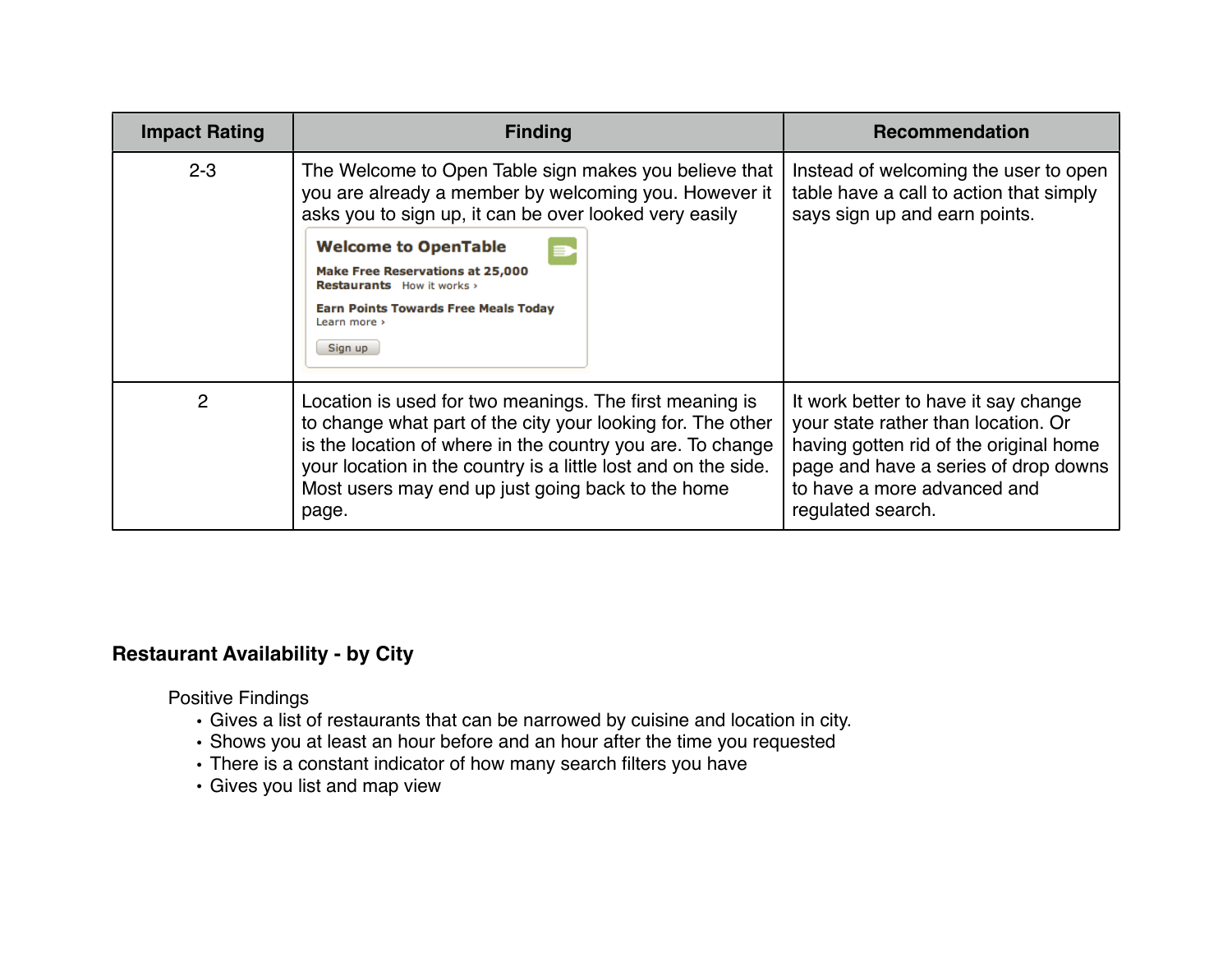| <b>Impact Rating</b> | <b>Finding</b>                                         | <b>Recommendation</b>                 |
|----------------------|--------------------------------------------------------|---------------------------------------|
| 2                    | Search filters does not allows you to find the special | Can be solved by adding that into the |
| ▃                    | features part of the restaurant                        | filters.                              |

#### **Restaurant Info Page**

Positive Findings

- Making a reservation is an easy process for the user
- Customers can easily find how well the restaurant is rated
- Location and price are the first thing you see, don't have to go looking around for it
- Content about restaurant is short and easy to read. Not the most important but its there if the user wants to read it

| <b>Impact Rating</b> | <b>Finding</b>                                                                                                                                                                                  | Recommendation                                                                                                                     |
|----------------------|-------------------------------------------------------------------------------------------------------------------------------------------------------------------------------------------------|------------------------------------------------------------------------------------------------------------------------------------|
| $\mathbf{2}$         | Menu placement is inconsistent. Some restaurant pages<br>have a menu tab as well as a link that says see menu.<br>This can cause the user to really stumble and not know<br>which one to choose | By removing the link to view the menu<br>it would give the site on solid theme<br>with the use of tabs to find out<br>information. |